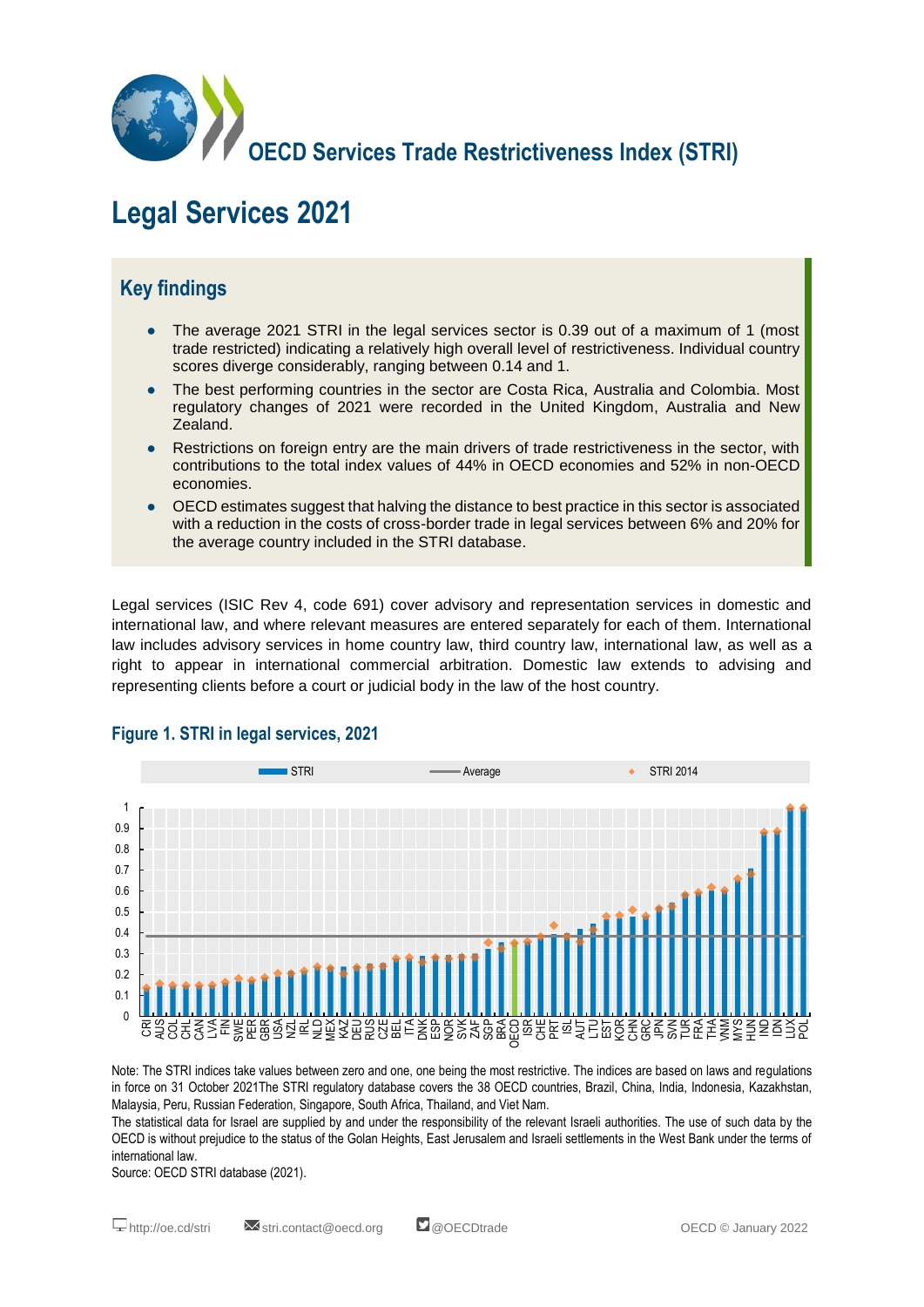The 2021 STRIs in the legal services sector range between 0.14 and 1, with a sample average of 0.39 (Figure 1). There are 30 countries below and 20 countries above the average. The best performing countries in the sector are Costa Rica, Australia and Colombia.

The requirements for obtaining a license to practice and the activities reserved for licensed professionals largely define market access for foreign suppliers. In cases where only nationals can obtain a license, and a license is required to practice and to hold shares in law firms, market access for foreign suppliers is very limited. When these apply to both domestic and international law, and are coupled with non-availability of temporary licensing as an additional channel for entry into the market, the sector is completely closed (apart from any preferential trade).



#### **Figure 2. Change since 2014 and change in the last year, by country**

Note: Selection criteria for Panel A was based on largest absolute changes since 2020. Panel B selection is the three largest increases, and the three largest decreases in the STRI since 2014. Source: OECD STRI database (2021).

Several countries introduced regulatory changes affecting the STRIs in 2021 and more so since 2014 (Figure 2). In 2021, the STRIs in this sector saw the most changes in New Zealand (-4%), Australia (-5%), and the United Kingdom (-7%). Since 2014, on the one hand, we have observed countries that became more restrictive over the years such as Austria (17%), Kazakhstan (17%) and Denmark (12%). On the other hand, progressive liberalisations over the years were identified in countries such as Sweden (-8%), Singapore (-9%), and Portugal (-9%).

**2**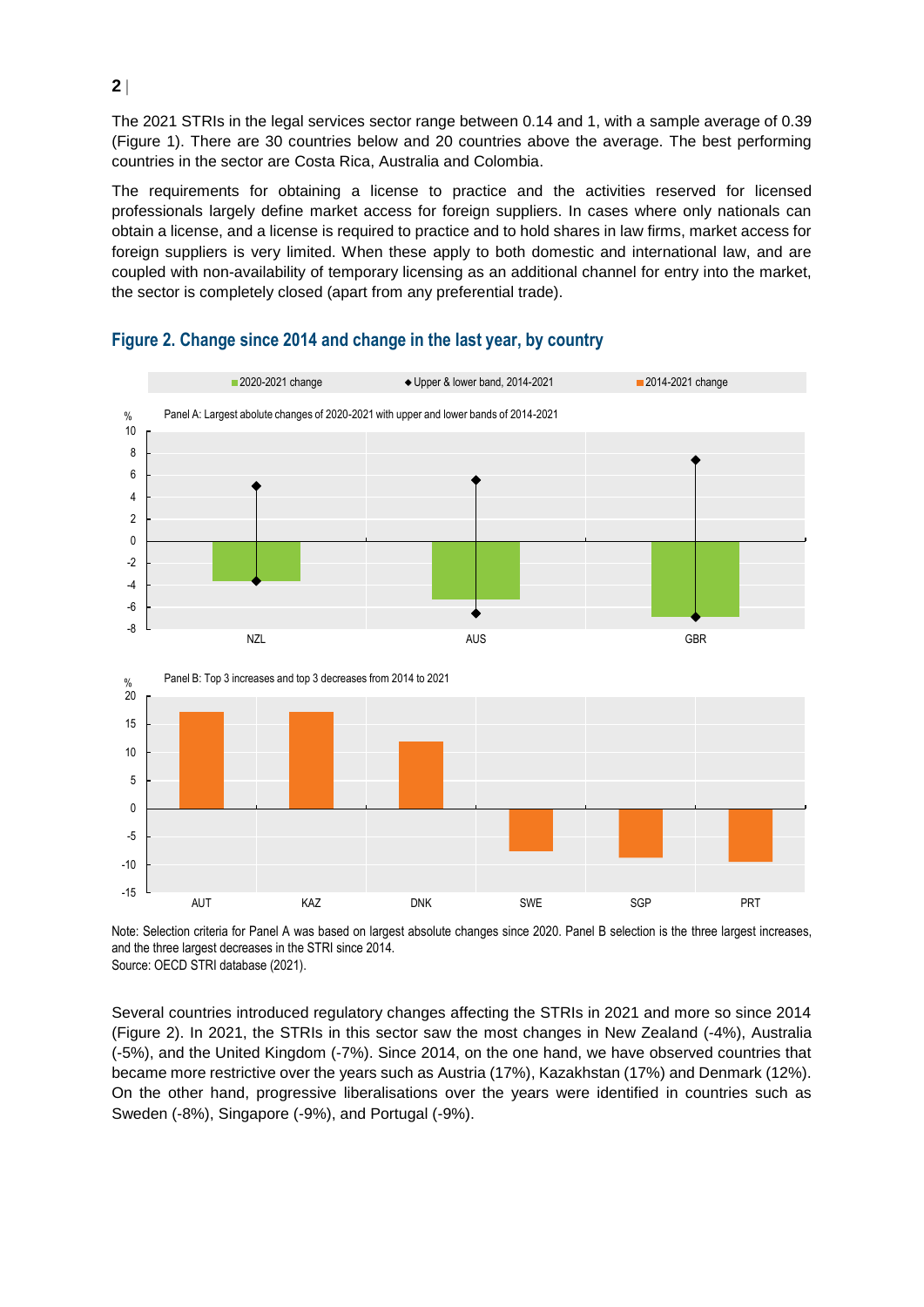

#### **Figure 3. STRI policy areas for legal services by OECD and non-OECD economies, 2021**

Source: OECD STRI database (2021).

The measures in the STRI database are organised under five policy areas (Figure 3). Restrictions on foreign entry include barriers related to establishing and operating companies such as foreign equity limits or requirements on board of directors and cross-border data flows. Restrictions on the movement of people cover barriers that affect the temporary entry of foreign services providers through quotas, labour market tests and short durations of stay. Other discriminatory measures include discrimination of foreign services suppliers as far as taxes, subsidies and public procurement are concerned. Barriers to competition include information on anti-trust policy, government ownership of major firms and the extent to which government-owned enterprises are exempt from competition laws. Regulatory transparency includes information on consultations and dissemination prior to laws and regulations entering into force. It also records information on obtaining a license or a visa. In this sector, barriers related to restrictions on foreign entry are most prominent and amount to 44% in OECD economies and 52% in non-OECD economies.

Table 1 lists the most common restrictions identified in each policy area. Though foreign equity limits are rarely used in legal services, most countries restrict the ownership of law firms to locally qualified lawyers, particularly in the area of domestic law. Ownership restrictions are often coupled with requirements that the majority of the board (or equity partners in the case of partnerships), the manager of law firms be locally qualified, and an affiliate of the foreign law firm be established in the country. Commercial association between lawyers and other professionals (such as accountants) is prohibited in 22 countries. Under restrictions to the movement of people, the practice of legal services, particularly for domestic law, across borders is significantly affected by licensing and recognition of foreign qualifications procedures. These include nationality and residency requirements to practice domestic law, as well as requirements to pass local examination. Recognising qualifications gained abroad remains cumbersome in 27 countries. The practice of international law or third country law is subject to fewer conditions and generally easier to engage in across most countries. Under other discriminatory measures, barriers related to accessing public procurement markets for foreign tenderers remain the most common challenge. Under barriers to competition, minimum capital requirements are common as well as restrictions on advertising, which is often subject to specific regulation in this sector. Government recommendations for lawyers' fee exist in 16 countries while in 11 countries these are regulated. Under barriers related to regulatory transparency, procedural hurdles related to business visas are the most common challenges in this sector. In addition, the public consultation process for new legislative instruments falls short of best practice in 14 countries and the time prior to the entry into force of new laws is considered short in ten countries.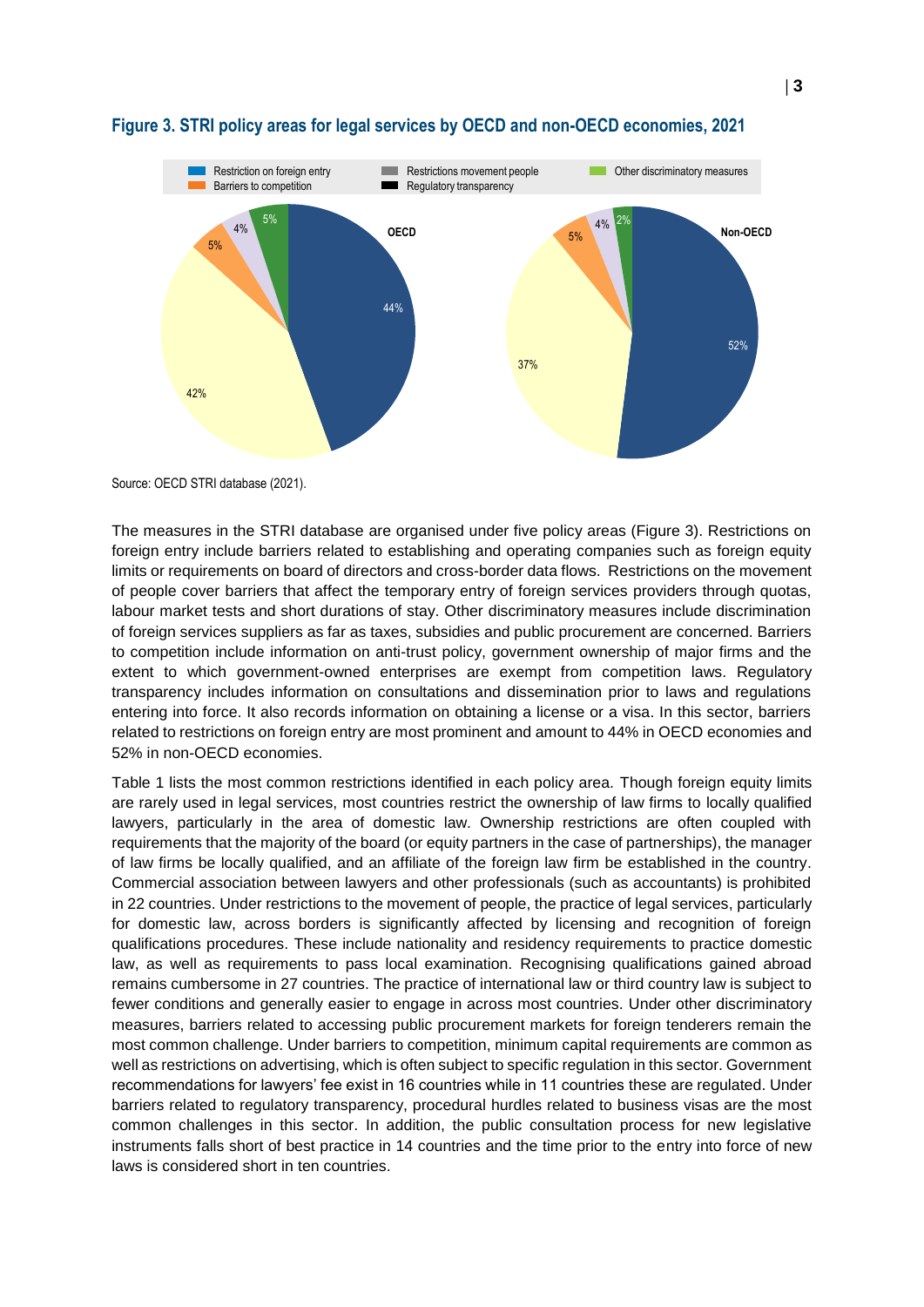| Policy area                           | Measure                                                                                                                    | Countries having<br>a restriction <sup>1</sup> |
|---------------------------------------|----------------------------------------------------------------------------------------------------------------------------|------------------------------------------------|
| Restrictions on<br>foreign entry      | Manager must be a licensed professional                                                                                    | 36                                             |
|                                       | Board of directors: majority must be licensed professionals (domestic law)                                                 | 34                                             |
|                                       | Equity restrictions applying to not licensed individuals or firms (domestic law)                                           | 32                                             |
|                                       | Commercial presence is required in order to provide cross-border services                                                  | 26                                             |
|                                       | Commercial association is prohibited between lawyers and other professionals                                               | 22                                             |
| Restrictions to<br>movement of people | Memo: Licence or authorisation is required to practice (domestic law)                                                      | 46                                             |
|                                       | Foreign professionals are required to take a local examination                                                             | 41                                             |
|                                       | Prior or permanent residency is required for licence to practice (domestic law)                                            | 29                                             |
|                                       | Laws or regulations establish a process for recognising qualifications gained abroad<br>(domestic law)                     | 27                                             |
|                                       | Nationality or citizenship required for licence to practice (domestic law)                                                 | 23                                             |
| Other discriminatory<br>measures      | Public procurement: Procurement regulation explicitly prohibits discrimination of foreign<br>suppliers                     | 44                                             |
|                                       | Public procurement: The procurement process affects the conditions of competition in<br>favour of local firms              | 34                                             |
|                                       | Public procurement: Explicit preferences for local suppliers                                                               | 33                                             |
|                                       | Memo: The procurement process below the value thresholds affects the conditions of<br>competition in favour of local firms | 20                                             |
|                                       | Foreign suppliers are treated less favourably regarding taxes and eligibility to subsidies                                 | $\overline{7}$                                 |
| Barriers to<br>competition            | Minimum capital requirements                                                                                               | 33                                             |
|                                       | Restrictions on advertising                                                                                                | 29                                             |
|                                       | Fee-setting: recommended minimum and/or maximum fees                                                                       | 16                                             |
|                                       | Fee-setting: mandatory minimum and/or maximum fees                                                                         | 11                                             |
|                                       | Firms have redress when business practices restrict competition in a given market                                          | 10                                             |
| Regulatory<br>transparency            | Range of visa processing time                                                                                              | 29                                             |
|                                       | Number of documents needed to obtain a business visa                                                                       | 26                                             |
|                                       | Cost to obtain a business visa                                                                                             | 14                                             |
|                                       | There is an adequate public comment procedure open to interested persons, including<br>foreign suppliers                   | 14                                             |
|                                       | There is a legal obligation to communicate regulations to the public within a reasonable<br>time prior to entry into force | 10                                             |

#### **Table 1. Top 5 most relevant measures by policy area, 2021**

Notes

**4**

1. The count for "memo" type of measures, which are not scored in the STRI, indicate the number of positive answers recorded for that measure across the 50 countries covered.

Top most relevant measures are selected on the basis of the following criteria: (1) most restricted horizontal measures (i.e. same answer across sectors), (2) most restricted sector-specific measures, (3) key measures or (4) memos affecting the score of other measures through hierarchy rules.

Source: OECD STRI database (2021).